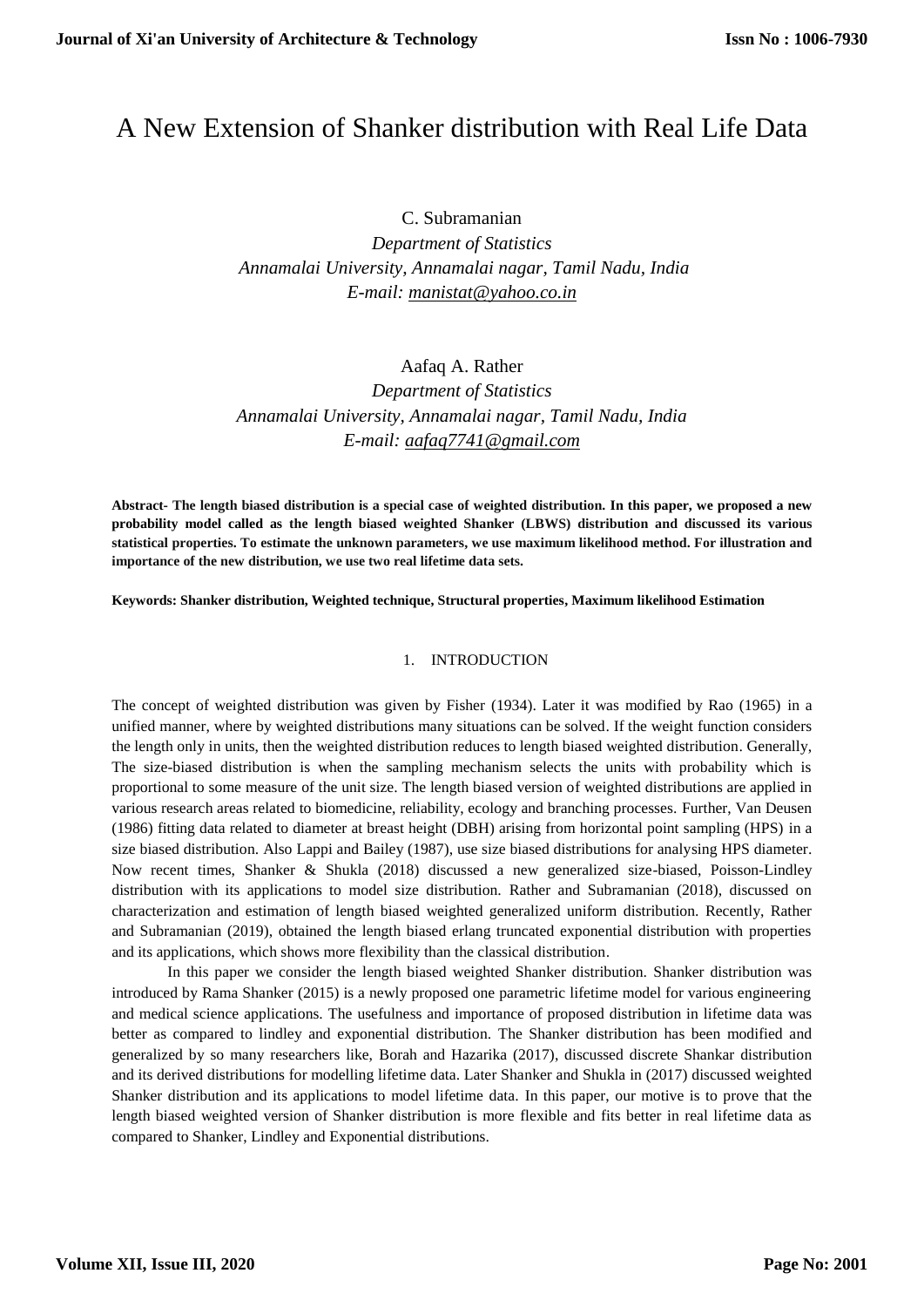The probability density function (pdf) of one parametric Shankar distribution is

$$
f(x; \theta) = \frac{\theta^2}{\theta^2 + 1} (\theta + x) e^{-\theta x} \quad ; \qquad x > 0, \theta > 0 \tag{1}
$$

and its corresponding cdf is

$$
F(x; \theta) = 1 - \frac{(\theta^2 + 1) + \theta x}{\theta^2 + 1} e^{-\theta x} \quad ; \qquad x > 0, \theta > 0
$$

and its mean and variance is given by

$$
\mu_1 = \frac{\theta^2 + 2}{\theta(\theta^2 + 1)} \quad , \tag{2}
$$

## 2. LENGTH-BIASED WEIGHTED SHANKER (LBWS) DISTRIBUTION

A non-negative random variable X is said to have weighted distribution, if the pdf of weighted random variable  $X_w$  is given by

$$
f_w(x) = \frac{w(x)f(x)}{E\{w(x)\}} \; ; \quad x > 0
$$

where  $w(x)$  be a non-negative weight function.

For different weighted models, we have different choice of the weight function  $w(x)$ . When  $w_x(x)=x$ , the resulting distribution is termed as length-biased and its pdf is given by:

$$
f_l(x) = \frac{x f(x)}{E(x)} \quad ; \qquad x > 0 \tag{3}
$$

By applying the weights  $x^c$ , where  $c = 1$  to the weighted Shanker distribution we will get the Length biased weighted Shanker distribution.

Substitute the values of (1) and (2) in equation (3), we will get the pdf of Length biased weighted Shanker distribution.

$$
f_1(x) = \frac{x\theta^3(\theta + x)e^{-\theta x}}{\theta^2 + 2} \quad ; \qquad x > 0, \theta > 0 \tag{4}
$$

and the corresponding cdf is given by

$$
F_1(x) = 1 - \frac{e^{-\theta x}}{(\theta^2 + 2)} \left\{ (1 + \theta x)(\theta^2 + 2) + \theta^2 x^2 \right\} ; \qquad x > 0, \theta > 0
$$
 (5)

where  $\theta$  is the positive parameter.

Following below figures shows the graphical curves of pdf and cdf of length biased weighted shanker distribution on different values of parameter.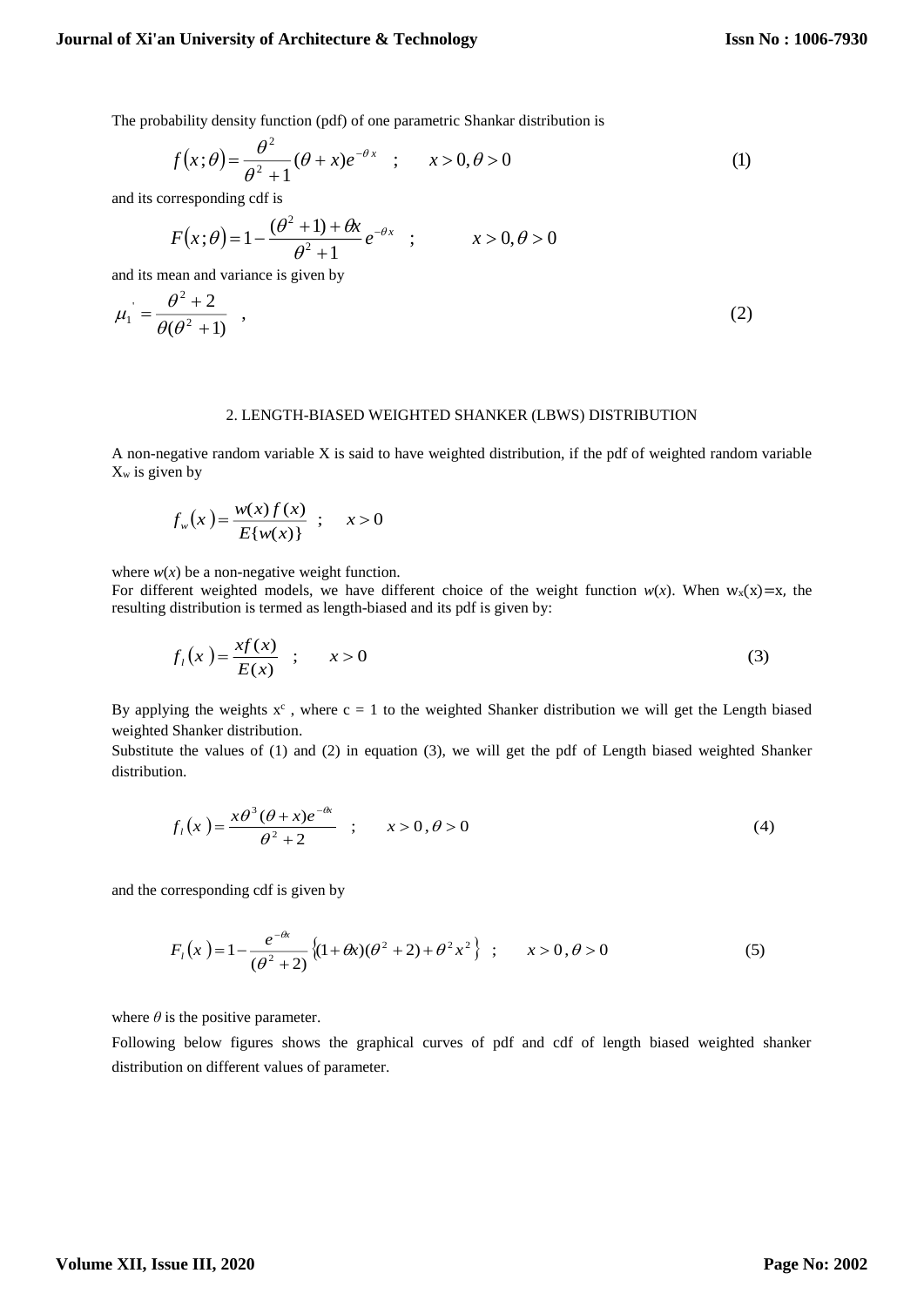

## 3. RELIABILITY ANALYSIS

In this section, we will discuss the reliability function, hazard rate and reverse hazard rate function for the proposed Length biased weighted Shanker distribution.

#### *3.1 Reliability function*

The reliability function is also known as the survival or survivor function and is defined as the probability that a system survives beyond a specified time. The reliability function  $R(x)$ , is given by

$$
R(x) = 1 - F(x)
$$

The reliability function of Length biased weighted Shanker distribution is given by

$$
R(x) = \frac{e^{-\theta x}}{(\theta^2 + 2)} \{ (1 + \theta x)(\theta^2 + 2) + \theta^2 x^2 \}
$$

#### *3.2 Hazard function*

The hazard function  $h(x)$  is also known as the force of mortality, hazard rate or failure rate and is defined by

$$
h(x) = \frac{f(x)}{1 - F(x)}
$$

Therefore, the hazard rate function for Length biased weighted Shanker distribution is given by

$$
h(x) = \frac{x\theta^3(\theta + x)}{(1 + \theta x)(\theta^2 + 2) + \theta^2 x^2}
$$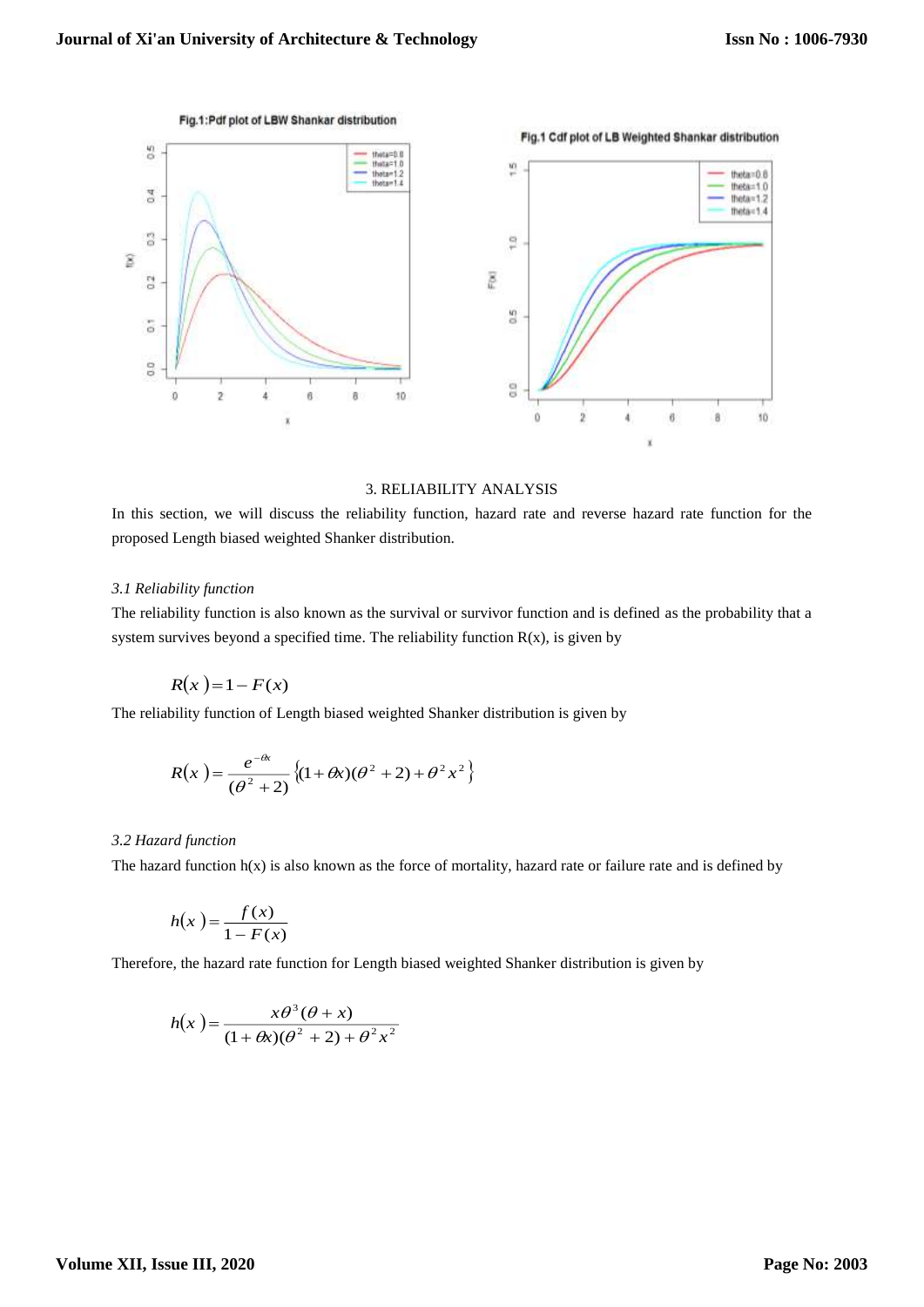

## *3.3 Reverse Hazard rate*

The reverse hazard function for Length biased weighted Shanker distribution is given by

$$
h_r(x) = \frac{f(x)}{F(x)}
$$
  

$$
h_r(x) = \frac{x\theta^3(\theta + x)e^{-\theta x}}{(\theta^2 + 2) - e^{-\theta x} \{(1 + \theta x)(\theta^2 + 2) + \theta^2 x^2\}}
$$

#### 4. STATISTICAL PROPERTIES

In this section, we will discuss the properties of Length biased weighted Shanker distribution like moments, moment generating function and characteristics function.

#### *4.1 Moments*

Let *X* be the random variable of the Length biased weighted Shankar distribution with parameter  $\theta$ , then the r<sup>th</sup> moment of LBWSD is given by

$$
\mu_r = E(X^r) = \int_0^{\infty} x^r f(x; \theta) dx
$$
  
\n
$$
\mu_r = \frac{\theta^3}{(\theta^2 + 2)} \int_0^{\infty} x^{r+1} (\theta + x) e^{-\theta x} dx
$$
  
\n
$$
\mu_r = \frac{\theta^3}{(\theta^2 + 2)} \left[ \theta \int_0^{\infty} e^{-\theta x} x^{(r+2)-1} dx + \int_0^{\infty} e^{-\theta x} x^{(r+3)-1} dx \right]
$$
  
\n
$$
\mu_r = \frac{\theta^3}{(\theta^2 + 2)} \left[ \theta \frac{\Gamma(r+2)}{\theta^{r+2}} + \frac{\Gamma(r+3)}{\theta^{r+3}} \right]
$$
  
\n
$$
\mu_r = \frac{\theta^2 \Gamma(r+2) + \Gamma(r+3)}{\theta^r (\theta^2 + 2)}
$$
\n(6)

Put  $r = 1,2,3$  and 4, in equation (6), we will get the first four moments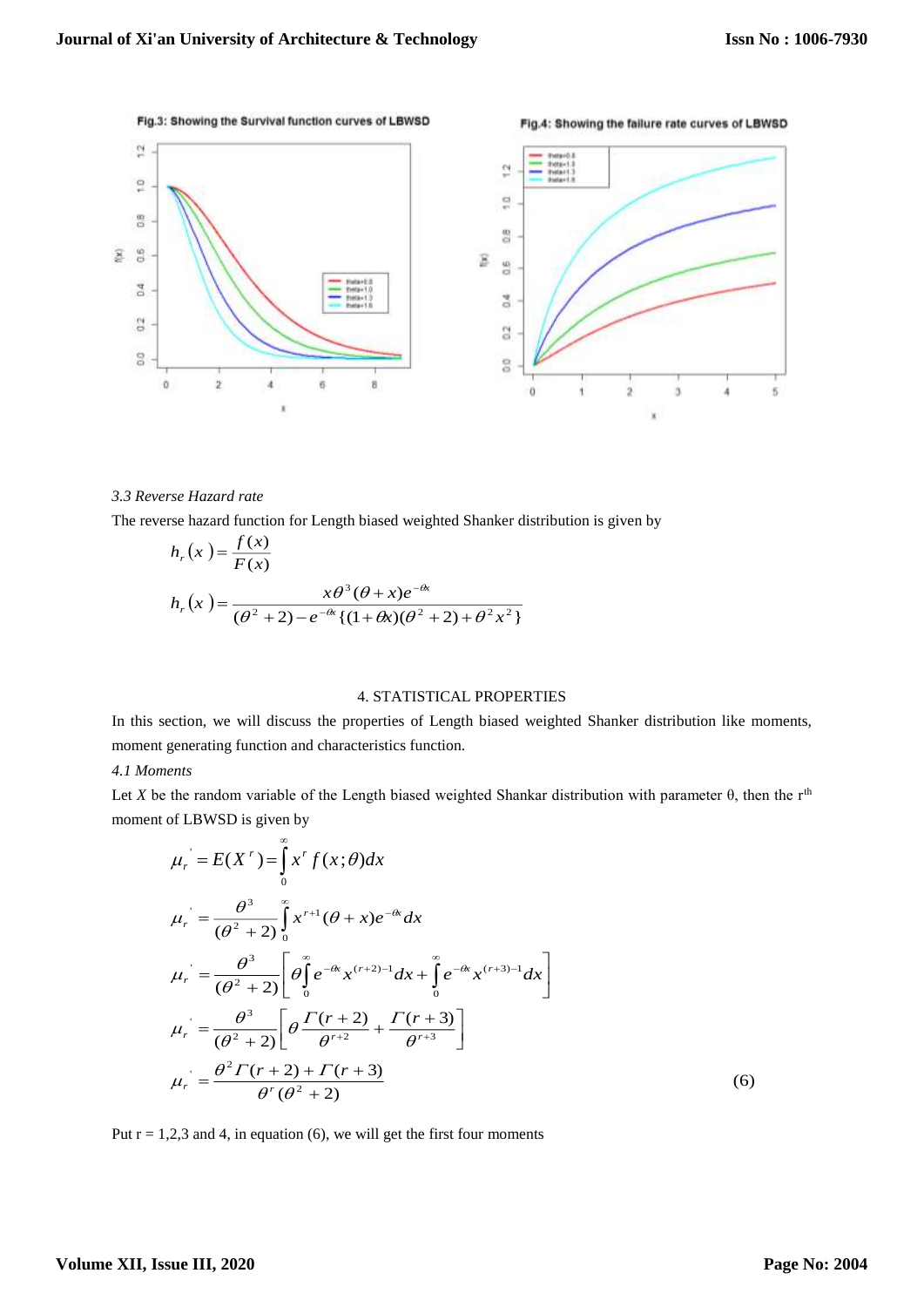Mean = 
$$
\mu_1 = \frac{2(\theta^2 + 3)}{\theta(\theta^2 + 2)}
$$
  
\n
$$
\mu_2 = \frac{6(\theta^2 + 4)}{\theta^2(\theta^2 + 2)}
$$
\n
$$
\mu_3 = \frac{24(\theta^2 + 5)}{\theta^3(\theta^2 + 2)}
$$
\n
$$
\mu_4 = \frac{120(\theta^2 + 6)}{\theta^4(\theta^2 + 2)}
$$
\nVariance =  $\mu_2 = \frac{2\{3(\theta^2 + 2)(\theta^2 + 4) - 2(\theta^2 + 3)^2\}}{\theta^2(\theta^2 + 2)^2}$ 

The Standard deviation (**σ**), Coefficient of variation (**C.V**.) and Index of dispersion (**γ**) are obtained as

$$
\sigma = \frac{\sqrt{6(\theta^2 + 2)(\theta^2 + 4) - 4(\theta^2 + 3)^2}}{\theta(\theta^2 + 2)}
$$
  
\nC.V. =  $\frac{\sigma}{\mu_1} = \frac{\sqrt{6(\theta^2 + 2)(\theta^2 + 4) - 4(\theta^2 + 3)^2}}{2(\theta^2 + 3)}$   
\n
$$
\gamma = \frac{\sigma^2}{\mu_1} = \frac{3(\theta^2 + 2)(\theta^2 + 4) - 2(\theta^2 + 3)^2}{\theta(\theta^2 + 2)(\theta^2 + 3)}
$$

*4.2 Moment generating function and characteristic function of LBWS distribution*

$$
M_{x}(t) = E(e^{tx}) = \int_{0}^{\infty} e^{tx} f_{1}(x;\theta) dx
$$

Using Taylor Series

$$
M_{x}(t) = \int_{0}^{\infty} \left(1 + tx + \frac{(tx)^{2}}{2!} + ...\right) f_{1}(x; \theta) dx
$$
  
\n
$$
M_{x}(t) = \int_{0}^{\infty} \sum_{j=0}^{\infty} \frac{t^{j}}{j!} x^{j} f_{1}(x; \theta) dx
$$
  
\n
$$
M_{x}(t) = \sum_{j=0}^{\infty} \frac{t^{j}}{j!} \mu_{j}
$$
  
\n
$$
M_{x}(t) = \sum_{j=0}^{\infty} \frac{t^{j}}{j!} \left(\frac{\theta^{2} \Gamma(j+2) + \Gamma(j+3)}{\theta^{j} (\theta^{2} + 2)}\right)
$$
  
\n
$$
M_{x}(t) = \frac{1}{(\theta^{2} + 2)} \sum_{j=0}^{\infty} \frac{t^{j}}{j!} \left(\frac{\theta^{2} \Gamma(j+2) + \Gamma(j+3)}{\theta^{j}}\right)
$$

Similarly, the characteristic function of LBWS distribution is given by

$$
\phi_x(t) = M_x(it)
$$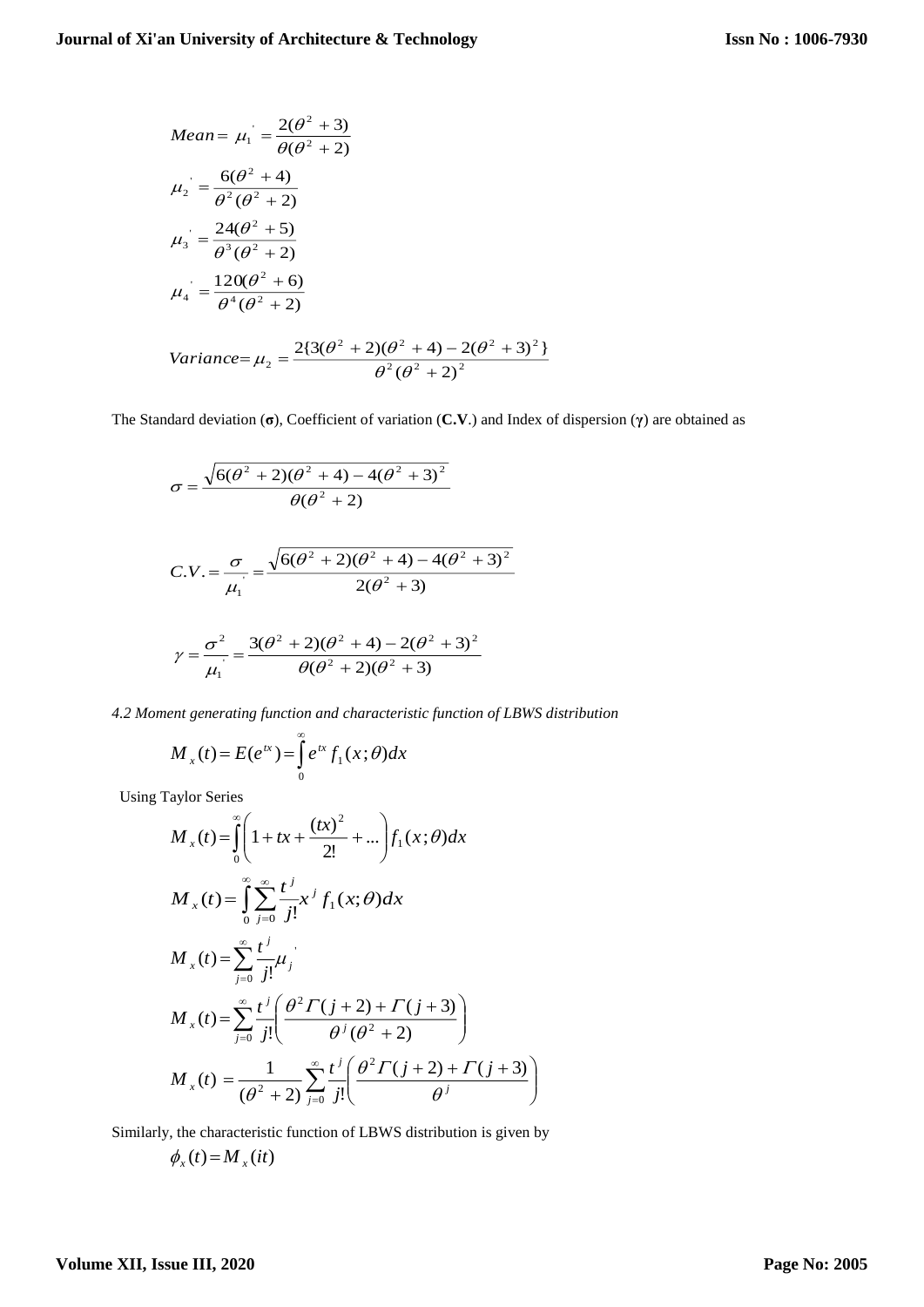$$
\phi_x(t) = \frac{1}{(\theta^2 + 2)} \sum_{j=0}^{\infty} \frac{(it)^j}{j!} \left( \frac{\theta^2 \Gamma(j+2) + \Gamma(j+3)}{\theta^j} \right)
$$

#### 5. ORDER STATISTICS

In this section, we will discuss the distributions of the order statistics of the length biased weighted Shanker distribution. Let  $X_1, X_2, ..., X_n$  be the independent and identically distributed Length Biased Weighted Shanker random variables with parameter  $\theta$ . Also, let  $X_{(1)} < \ldots < X_{(n)}$  denotes the order statistics obtained from these n variables, then the pdf of r-th order statistics  $X_{(r)}$ ,  $1 \le r \le n$ , for  $x > 0$  is:

$$
f_{X(r)}(x,\theta) = \frac{n!}{(n-r)!(r-1)!} f(x)[F(x)]^{r-1} [1 - F(x)]^{n-r}.
$$
\n(7)

For  $r = 1, 2, ..., n$ .

Substitute the value of (4) and (5) in equation (7), we will get the pdf of r-th order statistics  $X_{(r)}$  for LBWS distribution and is given by

$$
f_{X(r)}(x) = \frac{n!}{(n-r)!(r-1)!} \frac{x\theta^3(\theta+x)e^{-\theta x}}{(\theta^2+2)} \left(1 - \frac{e^{-\theta x}}{(\theta^2+2)}\left((1+\theta x)(\theta^2+2) + \theta^2 x^2\right)\right)^{r-1}
$$
  
 
$$
\times \left(\frac{e^{-\theta x}}{(\theta^2+2)}\left((1+\theta x)(\theta^2+2) + \theta^2 x^2\right)\right)^{n-r}
$$
(8)

1

Using equation (8), the pdf of n-th order length biased weighted Shanker statistics  $X_{(n)}$  is given by

$$
f_{X(n)}(x) = \frac{n x \theta^3 (\theta + x) e^{-\theta x}}{(\theta^2 + 2)} \left(1 - \frac{e^{-\theta x}}{(\theta^2 + 2)} \left((1 + \theta x)(\theta^2 + 2) + \theta^2 x^2\right)\right)^n
$$

Similarly, the pdf of 1<sup>st</sup> order statistics  $X_{(1)}$  is given by

$$
f_{X(1)}(x) = \frac{n x \theta^3 (\theta + x) e^{-\theta x}}{(\theta^2 + 2)} \left( \frac{e^{-\theta x}}{(\theta^2 + 2)} \left( (1 + \theta x) (\theta^2 + 2) + \theta^2 x^2 \right) \right)^{n-1}
$$

### 6. PARAMETER ESTIMATION

In this section, we will discuss the maximum likelihood estimator which has been most widely used for estimating the parameter of the length biased weighted Shanker distribution. Let *X1, X2, X3, ..., X<sup>n</sup>* be the random sample of size n from the length biased weighted Shanker distribution, then the likelihood function is given by

$$
L(x; \theta) = \frac{\theta^{3n} \prod_{i=1}^{n} x_i \prod_{i=1}^{n} (\theta + x_i) e^{-\theta x}}{(\theta^2 + 2)^n}
$$

The log likelihood function becomes

$$
\log L = 3n \log \theta + \sum_{i=1}^{n} \log x_i + \sum_{i=1}^{n} \log(\theta + x_i) - \theta \sum_{i=1}^{n} x_i - n \log(\theta^2 + 2)
$$
(9)

Differentiate (9) with respect to  $\theta$ , which must satisfy the normal equation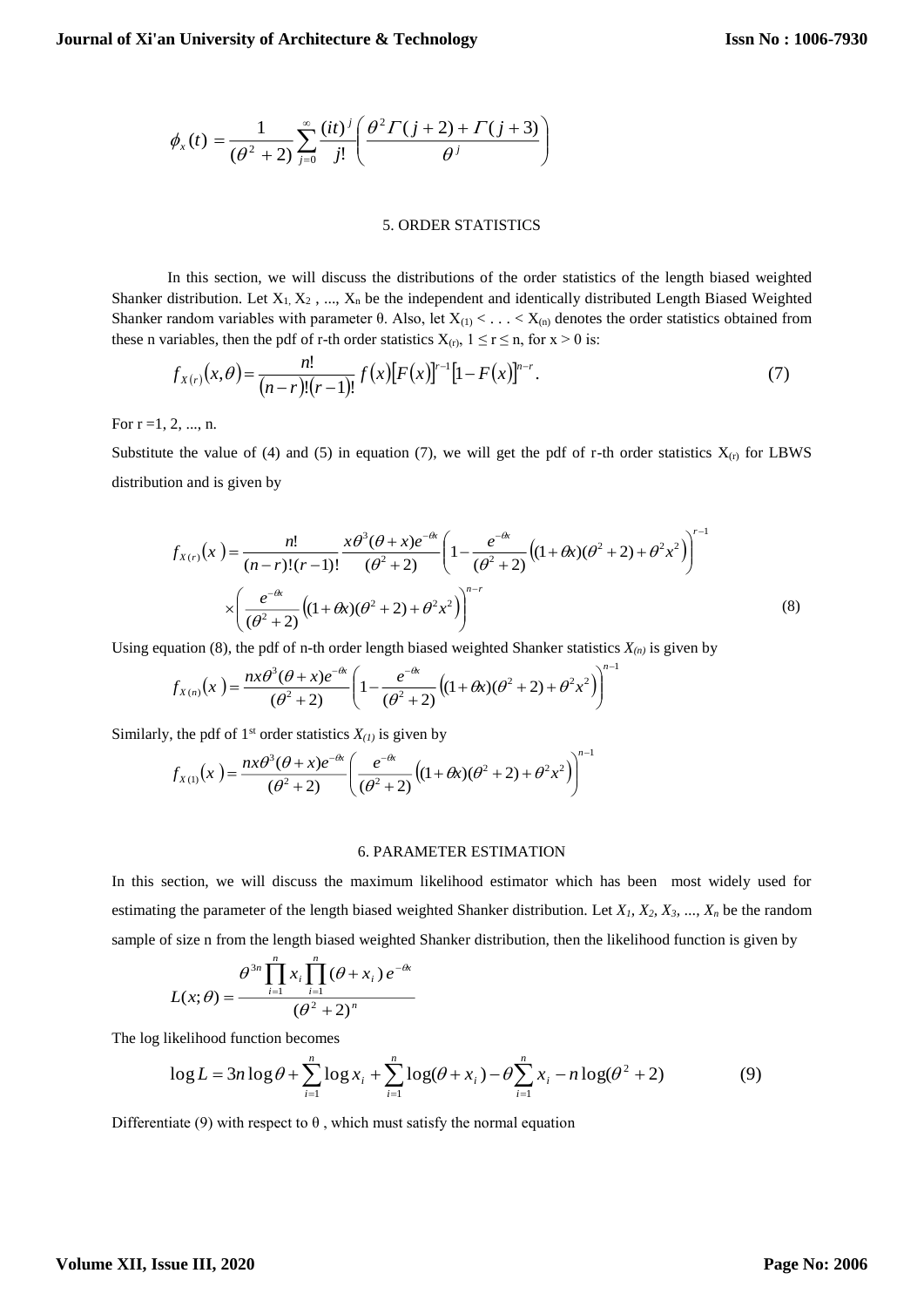$$
\frac{\partial \log L}{\partial \theta} = \frac{3n}{\theta} - \frac{2n\theta}{(\theta^2 + 2)} + \frac{1}{\sum_{i=1}^n (\theta + x_i)} - \sum_{i=1}^n x_i = 0
$$
\n(10)

By solving equation (10), we will get the maximum likelihood estimator of the parameter of length biased weighted Shanker distribution. It is also more convenient to use Quasi-Newton or Newton-Raphson algorithms to maximize the log likelihood function (10).

#### 7. TEST FOR LENGTH-BIASEDNESS OF LENGTH BIASED WEIGHTED SHANKER DISTRIBUTION

Let  $X_1, X_2, \ldots, X_n$  be a random sample from the length biased weighted Shankar distribution. To test the hypothesis

$$
H_o
$$
:  $f(x) = f(x; \theta)$  against  $H_1$ :  $f(x) = f(x; \theta)$ 

For testing whether the random sample of size n comes from the Shanker distribution or Length biased weighted Shanker distribution, the following test statistic statistics is used

$$
\Delta = \frac{L_1}{L_0} = \prod_{i=1}^n \frac{f_1(x;\theta)}{f_0(x;\theta)}
$$
\n
$$
\Delta = \prod_{i=1}^n \left[ \frac{x\theta^3(\theta + x)e^{-\theta x}}{(\theta^2 + 2)} \frac{(\theta^2 + 1)}{\theta^2(\theta + x)e^{-\theta x}} \right]
$$
\n
$$
\Delta = \prod_{i=1}^n \left[ \frac{\theta(\theta^2 + 1)}{(\theta^2 + 2)} x_i \right]
$$
\n
$$
\Delta = \frac{L_1}{L_0} = \left[ \frac{\theta(\theta^2 + 1)}{\theta^2 + 2} \right] \prod_{i=1}^n x_i
$$

We reject the null hypothesis if

$$
\left[\frac{\theta(\theta^2+1)}{\theta^2+2}\right]^n \prod_{i=1}^n x_i > k
$$

Equivalently we reject the null hypothesis where

$$
\Delta^* = \prod_{i=1}^n x_i > k^*, \text{ where } k^* = k \left( \frac{(\theta^2 + 2)}{\theta(\theta^2 + 1)} \right)^n > 0
$$

For large sample size n, 2 log∆ is distributed as chi-square distribution with one degree of freedom and also pvalue is obtained from the chi-square distribution. Thus we reject the null hypothesis, when the probability value is given by

$$
p(\Delta^* > \alpha^*)
$$
, where  $\alpha^* = \prod_{i=1}^n x_i$ , is the observed value of statistic  $\Delta^*$ .

## 8. APPLICATIONS

In this section, we have fitted the two real lifetime data sets in length biased weighted Shanker distribution and both the data sets shows fit better than Shankar , Lindely and Exponential distribution.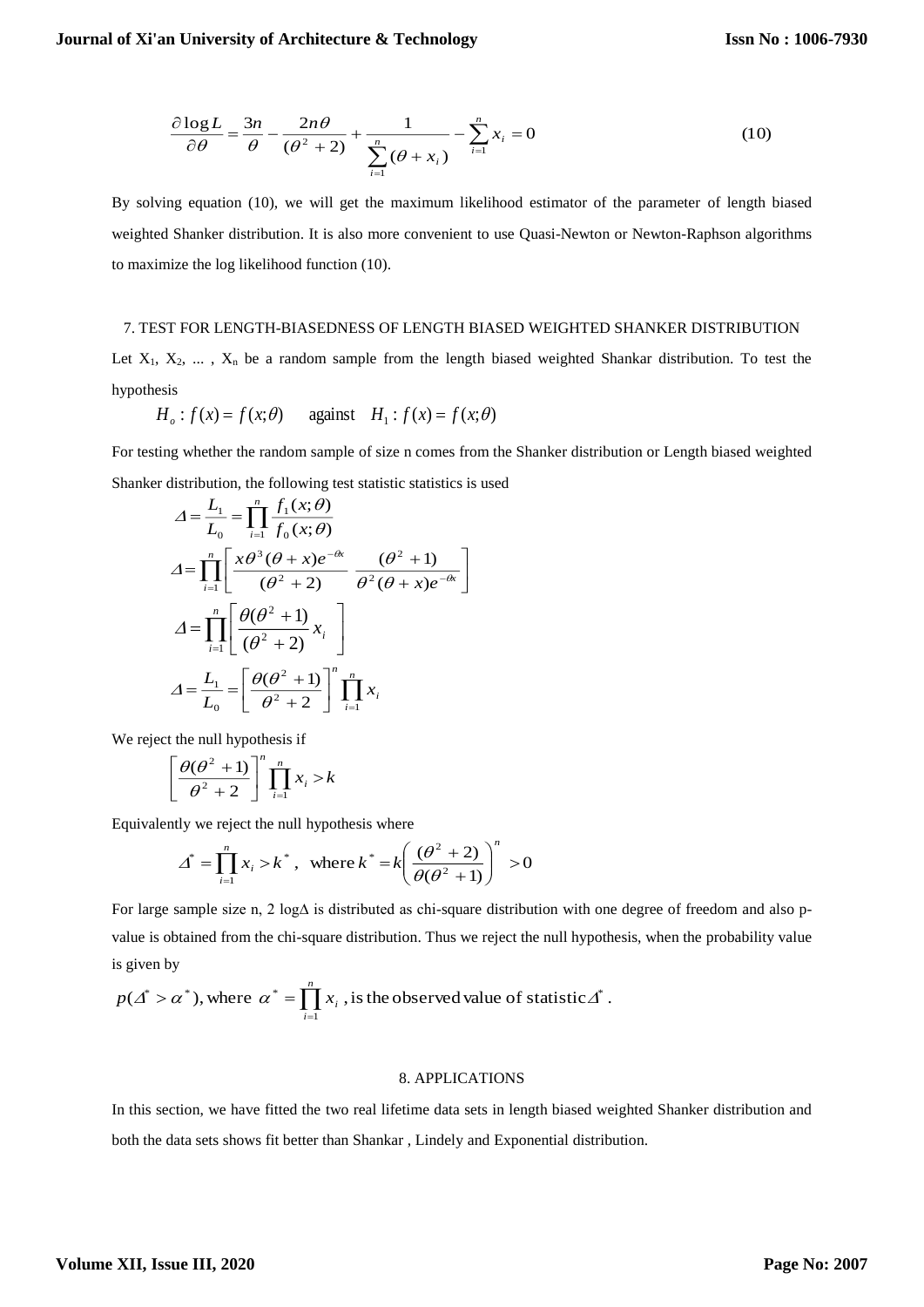**Data set 1:** Gross and Clark (1975) reported a set of data relating relief in minutes receiving analgesic of 20 patients. The data is given below:

|  |  |  | 1.1 1.4 1.3 1.7 1.9 1.8 1.6 2.2 1.7 2.7 |  |  |
|--|--|--|-----------------------------------------|--|--|
|  |  |  | 4.1 1.8 1.5 1.2 1.4 3.0 1.7 2.3 1.6 2.0 |  |  |

**Data set 2:** The second data set is reported by Fuller et al (1994) which is related with strength data of window glass of the aircraft of 31 windows. The data are

|  | 18.83 20.80 21.657 23.03 23.23 24.05 24.321 25.50 |  |  |  |
|--|---------------------------------------------------|--|--|--|
|  | 25.52 25.80 26.69 26.77 26.78 27.05 27.67 29.90   |  |  |  |
|  | 31.11 33.20 33.73 33.76 33.89 34.76 35.75 35.91   |  |  |  |
|  | 36.98 37.08 37.09 39.58 44.045 45.29 45.381       |  |  |  |

We will compare Length biased weighted Shanker distribution with Shanker, Lindley and Exponential by fitting these two data sets. By comparing these, we use the criteria like, -2 logL, AIC ( Akaike Information Criterion), BIC (Bayesian Information Criterion) and AICC (Akaike Information Criterion Corrected) for these two data sets mentioned in table 1.

| Data sets        | <b>Distribution</b> | <b>Parameter</b> | $-2 log L$ | AIC   | <b>AICC</b> | <b>BIC</b> |
|------------------|---------------------|------------------|------------|-------|-------------|------------|
|                  | <b>LB</b> Shanker   | 1.3142           | 50.2       | 52.2  | 52.4        | 53.2       |
| $\mathbf{1}$     | <b>Shanker</b>      | 0.8039           | 59.7       | 61.8  | 62.0        | 62.8       |
|                  | Lindley             | 0.8161           | 60.5       | 62.5  | 62.7        | 63.5       |
|                  | <b>Exponential</b>  | 0.5263           | 65.7       | 67.7  | 67.9        | 68.7       |
|                  | <b>LB</b> Shanker   | 0.0971           | 240.5      | 242.5 | 242.6       | 243.9      |
| $\boldsymbol{2}$ | <b>Shanker</b>      | 0.0647           | 252.3      | 254.3 | 254.5       | 255.8      |
|                  | Lindley             | 0.0630           | 254.0      | 256.0 | 256.1       | 257.4      |
|                  | <b>Exponential</b>  | 0.0325           | 274.5      | 276.7 | 276.7       | 277.9      |

**Table 1: Fitted distributions of the two data sets and criteria for comparison**

Where, 
$$
AIC = 2k - 2\log L
$$
,  $BIC = k\log n - 2\log L$  and  $AICC = AIC + \frac{2k(k+1)}{(n-k-1)}$ 

 $k =$  number of parameters,  $n =$  sample size and 2logL is the maximized value of log-likelihood function. It can be seen easily from table 1, that the Length biased weighted Shanker distribution gives the better fit as compared to Shanker, Lindley and Exponential distributions in both the two data sets.